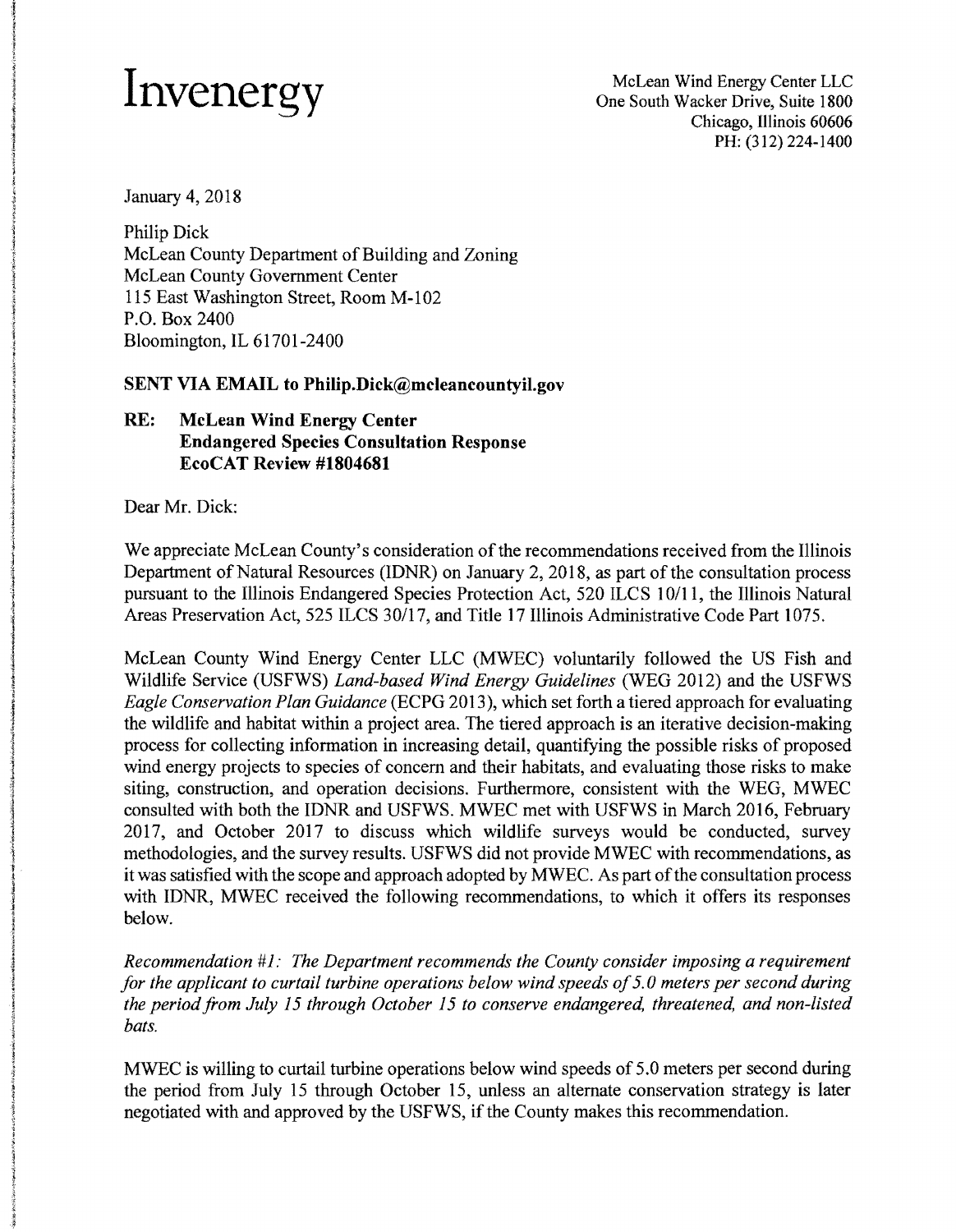*Recommendation* #2: *The Department recommends the County consider imposing a requirement*  to conduct three years of mortality monitoring to statistically quantify bird and bat mortality by *species due to turbine operations.* 

MWEC will conduct the industry standard of one year of post-construction monitoring. Given its experience, MWEC expects that the results of subsequent years of monitoring would be very similar to the first year. Nonetheless, MWEC will also develop a Bird and Bat Conservation Strategy (BBCS) that will identify an adaptive management plan. The adaptive management plan will outline the steps to be taken if fatality rates are higher than expected following the one year of post-construction monitoring.

*Recommendation* #3: *The Department recommends the County consider imposing a requirement for the applicant to perform and report fish* & *mussel surveys 100 meters up and downstream of any proposed physical disturbance ofa perennial stream channel or drain prior to disturbance of the channel.* 

MWEC does not believe that additional requirements are necessary beyond those imposed by the conditions of any permitting required by the Army Corps of Engineers. MWEC will also comply with the erosion control measures provided in its stormwater pollution prevention plan (SWPPP). Most of the perennial streams in the project area have riverbeds and flow paths that have been modified to steep ditches flowing in straight lines for the purpose of maximizing agricultural production and are unlikely to support fish and mussels.

*Recommendation* #4: *The Department recommends the County consider imposing a requirement for the applicant to perform and report trapping surveys for the Mudpuppy Salamander in perennial portions oftributaries ofthe Vermilion and Mackinaw Rivers within the facility.* 

MWEC does not believe this recommendation is necessary. MWEC is not aware of any publicly available scientific data that suggest that wind turbines will impact aquatic species.

*Recommendation* #5: *The Department recommends the County consider imposing a requirement for the applicant to avoid siting turbines within 500 feet of a perennial stream.* 

MWEC does not believe this recommendation is necessary. MWEC is not aware of any publicly available scientific data that suggest that wind turbines will impact aquatic species. Further, as noted above, many of the perennial streams in the project area have riverbeds and flow paths that have been modified to steep ditches flowing in straight lines for the purpose of maximizing agricultural production and are unlikely to support sensitive aquatic species.